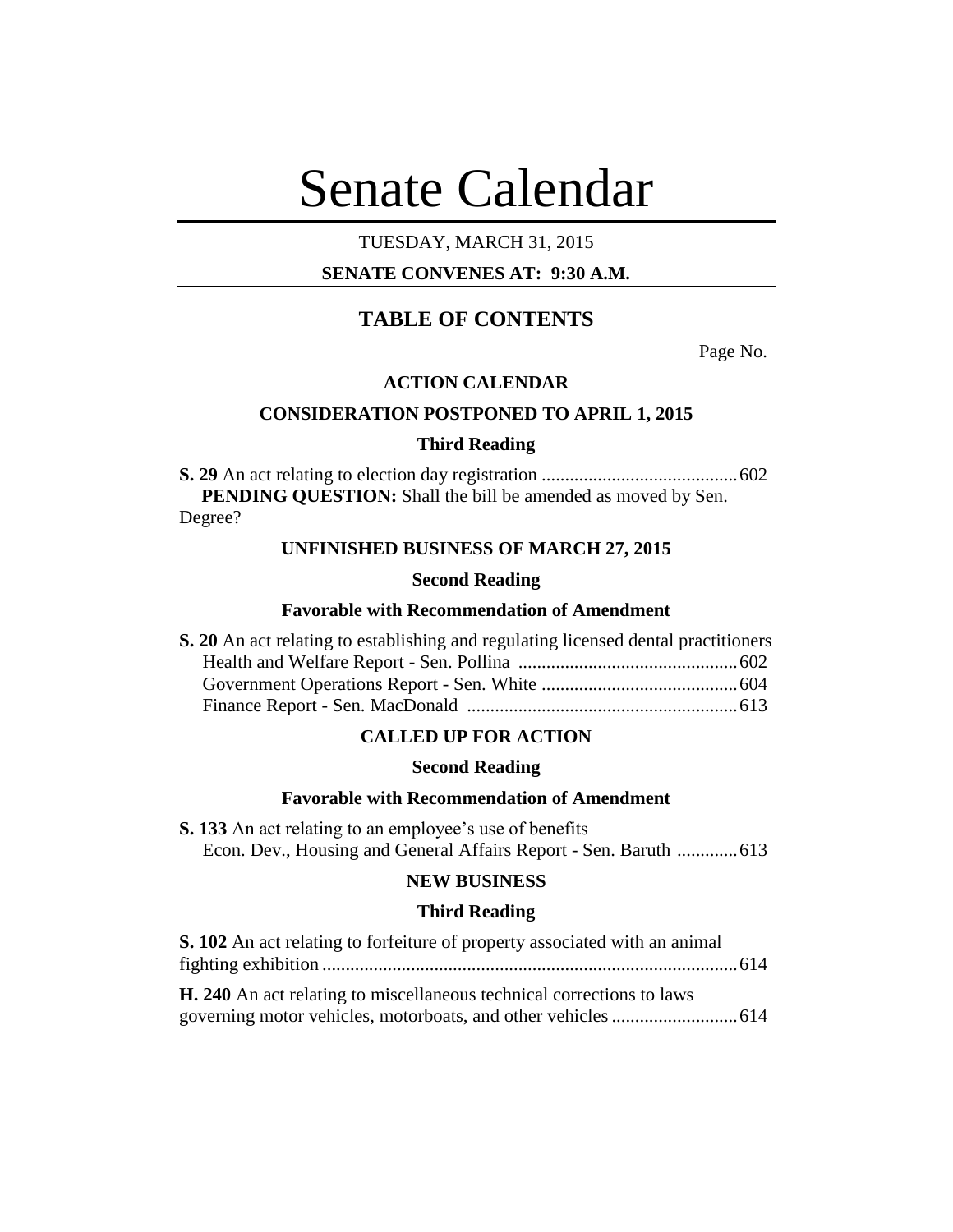# **NOTICE CALENDAR**

# **Second Reading**

# **Favorable with Recommendation of Amendment**

| S. 55 An act relating to creating a flat rate for Vermont's estate tax and<br>creating an estate tax exclusion amount that matches the federal amount |  |
|-------------------------------------------------------------------------------------------------------------------------------------------------------|--|
| <b>Favorable with Proposal of Amendment</b>                                                                                                           |  |
| <b>H.</b> 123 An act relating to mobile home parks, habitability standards, and<br>compliance                                                         |  |
| Econ. Dev., Housing and General Affairs Report - Sen. Cummings  615                                                                                   |  |
| <b>ORDERED TO LIE</b>                                                                                                                                 |  |
| $\Omega$ (a) $\Lambda$ is a standard in the comment of the distribution of $\Gamma$ is a distribution of the $\Lambda$                                |  |

| <b>S. 62</b> An act relating to surrogate decision making for do-not-resuscitate    |  |
|-------------------------------------------------------------------------------------|--|
|                                                                                     |  |
| <b>S.</b> 137 An act relating to penalties for selling and dispensing marijuana 619 |  |
| S. 139 An act relating to pharmacy benefit managers, hospital observation           |  |
|                                                                                     |  |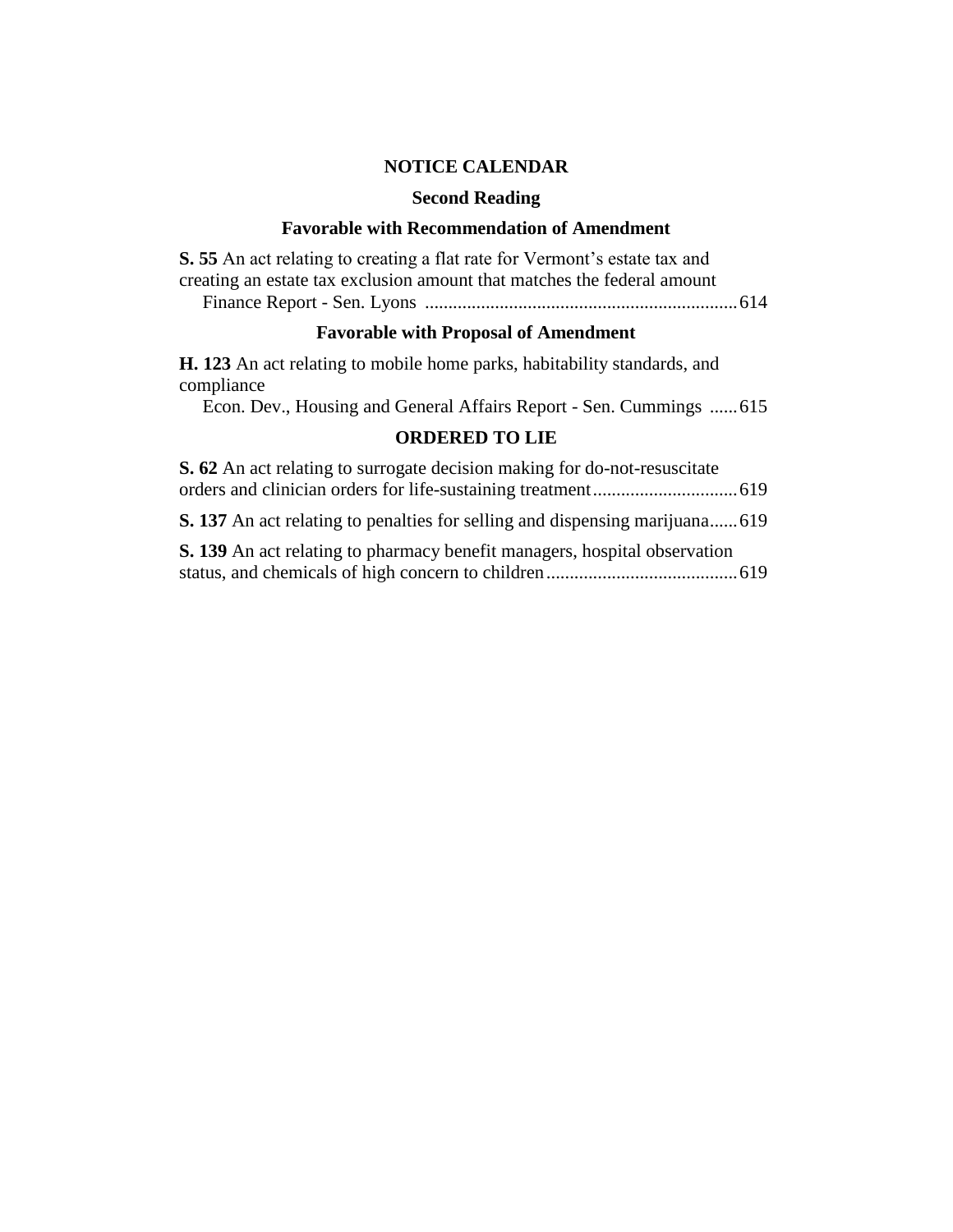## **ORDERS OF THE DAY**

#### **ACTION CALENDAR**

#### **CONSIDERATION POSTPONED TO APRIL 1, 2015**

#### **Third Reading**

# **S. 29.**

An act relating to election day registration.

**PENDING OUESTION:** Shall the bill be amended as moved by Senator Degree?

(For text of the amendment see Senate Journal for March 27, 2015, page 337)

#### **UNFINISHED BUSINESS OF FRIDAY, MARCH 27, 2015**

## **Second Reading**

# **Favorable with Recommendation of Amendment**

## **S. 20.**

An act relating to establishing and regulating licensed dental practitioners.

# **Reported favorably with recommendation of amendment by Senator Pollina for the Committee on Health & Welfare.**

The Committee recommends that the bill be amended as follows:

First: In Sec. 1, in 26 V.S.A. § 561 (definitions), by striking out subdivision (8) in its entirety and inserting in lieu thereof the following:

(8) "General supervision" means:

(A) For a dental practitioner with a Master's degree or higher, a dentist's supervision of a dental practitioner's oral health care services that does not require the dentist to be on-site at the time those services are being performed, but that requires the dental practitioner to perform those services with the prior knowledge and consent of the dentist.

(B) For a dental practitioner with less than a Master's degree:

(i) for the oral health care services set forth in subdivisions  $(b)(1)$ - $(14)$ ,  $(16)-(19)$ , and  $(34)$  of section 612 of this chapter, the supervision described in subdivision (8)(A) of this section; and

(ii) for all other oral health care services set forth in subsection 612(b) of this chapter that are not described in subdivision (i) of this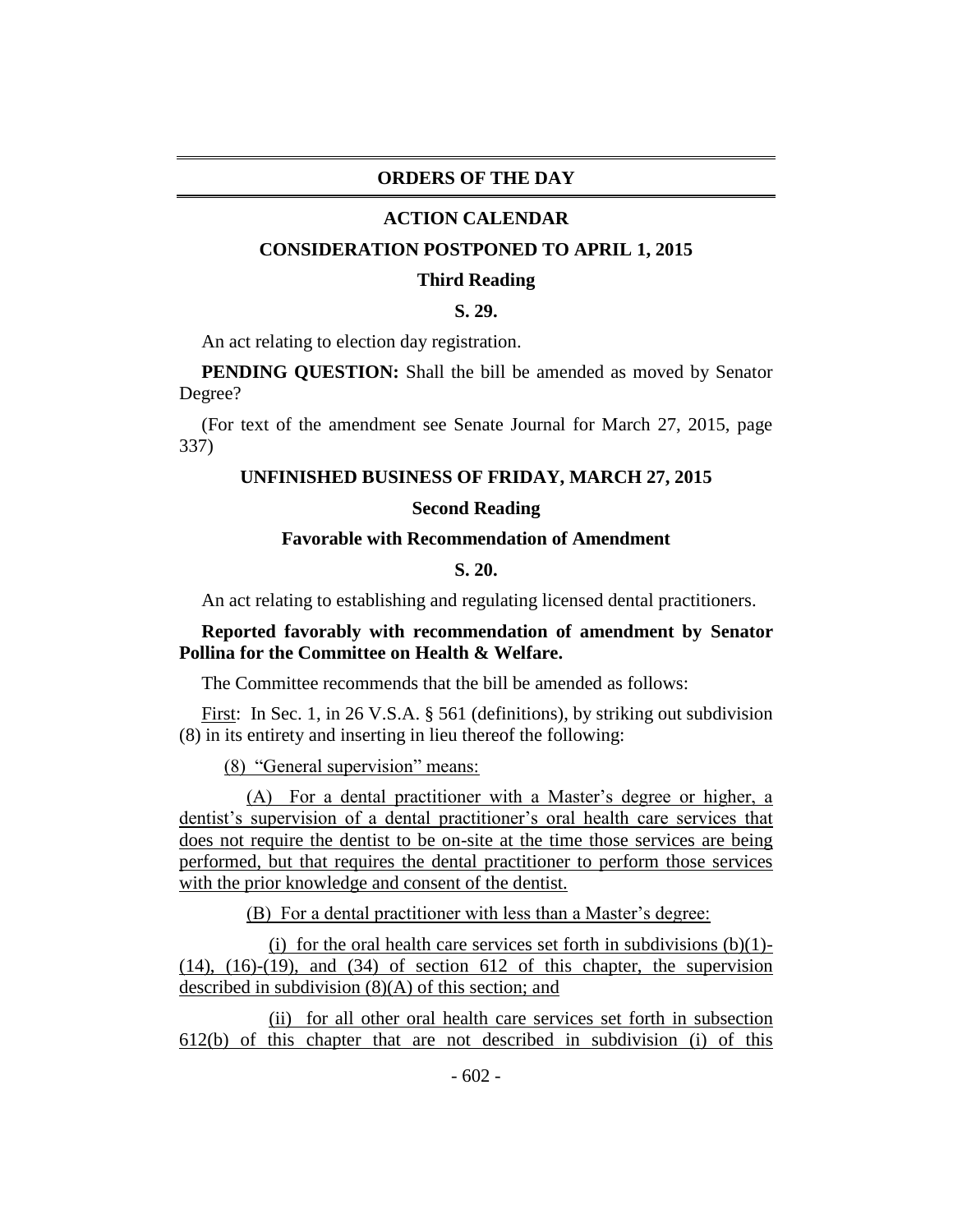subdivision (B), supervision that requires the dentist to authorize those services and remain on-site while the dental practitioner performs them.

Second: In Sec. 1, in 26 V.S.A. § 611 (license by examination), in subdivision (a)(3), following "administered by an institution accredited" by inserting by the Commission on Dental Accreditation

Third: In Sec. 1, following § 611 (license by examination), by inserting § 611a to read as follows:

## § 611a. LICENSE BY ENDORSEMENT

The Board may grant a license as a dental practitioner to an applicant who:

(1) is currently licensed in good standing to practice as a dental practitioner or dental therapist in any jurisdiction of the United States or Canada that has licensing requirements deemed by the Board to be at least substantially equivalent to those of this State;

(2) has met active practice requirements and any other requirements established by the Board by rule; and

(3) pays the application fee set forth in section 662 of this chapter.

Fourth: By adding two new sections to be numbered Secs. 2 and 3 to read as follows:

# Sec. 2. AFFILIATION WITH THE STATE OF MINNESOTA

(a) License by endorsement. For the purposes of 26 V.S.A. § 611a (license by endorsement) in Sec. 1 of this act, a person licensed as a dental therapist in the State of Minnesota who has been certified by the Minnesota Board of Dentistry to practice as an advanced dental therapist shall be deemed to meet the requirements of 26 V.S.A. § 611a(1).

(b) Vermont State Colleges and University of Vermont.

(1) The Board of Trustees of the Vermont State Colleges shall and the Board of Trustees of the University of Vermont may explore the potential of entering into an affiliation agreement with colleges in the State of Minnesota that have an accredited dental therapy program so that the college credits of a Vermont State College student or a University of Vermont student can transfer into such a program in order for the student to attend the program.

(2) On or before January 1, 2017, those Boards of Trustees shall report to the Senate Committees on Health and Welfare and on Government Operations and the House Committees on Health Care and on Government Operations regarding the efforts of the Boards and any success in reaching an affiliation agreement with the State of Minnesota.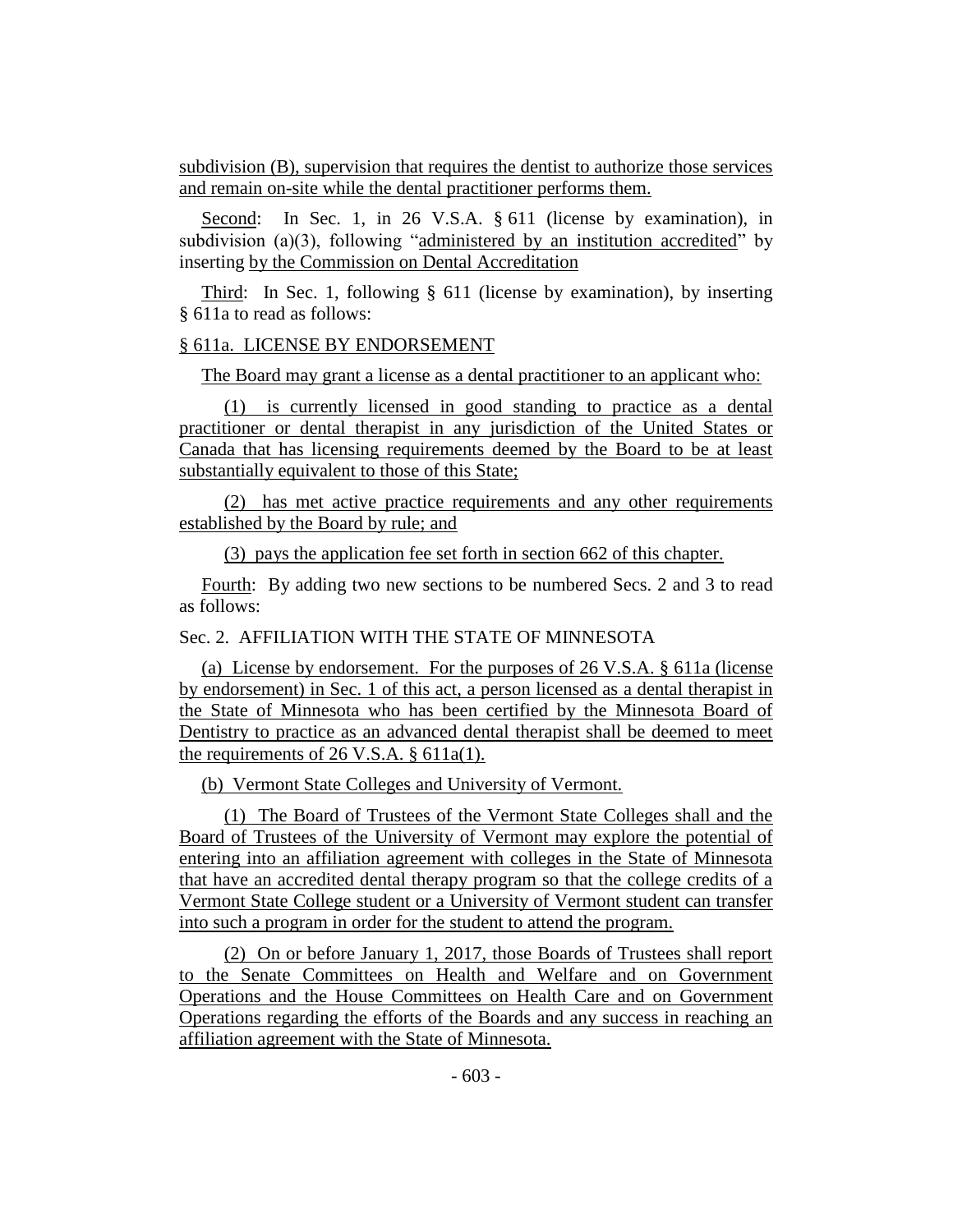# Sec. 3. BOARD OF DENTAL EXAMINERS; REPORT ON GEOGRAPHIC DISTRIBUTION AND GENERAL SUPERVISION OF DENTAL PRACTITIONERS

No earlier than two years after the effective date of this act but on or before January 1, 2018, the Board of Dental Examiners shall report to the Senate Committees on Health and Welfare and on Government Operations and the House Committees on Health Care and on Government Operations regarding:

(1) Geographic distribution.

(A) The geographic distribution of licensed dental practitioners practicing in this State.

(B) The geographic areas of this State that are underserved by licensed dental practitioners.

(C) The Board's recommended incentives to promote the practice of licensed dental practitioners in underserved areas of this State, particularly those areas that are rural in nature and have high numbers of people living in poverty.

(2) General supervision. The Board's analysis of the effectiveness of the requirement that a dental practitioner be under the general supervision of a dentist as described in 26 V.S.A. § 561, and any recommendations for amendments to that general supervision requirement. In its report, the Board shall address whether a dental practitioner should be able to practice under less stringent supervision requirements and if so, under what conditions.

And by renumbering the remaining section (Effective Date) to be numerically correct.

(Committee vote: 5-0-0)

## **Reported favorably with recommendation of amendment by Senator White for the Committee on Government Operations.**

The Committee recommends that the report of the Committee on Health and Welfare be amended by striking out all after the enacting clause and inserting in lieu thereof the following:

Sec. 1. 26 V.S.A. chapter 12 is amended to read:

# CHAPTER 12. DENTISTS, DENTAL THERAPISTS, DENTAL HYGIENISTS, AND DENTAL ASSISTANTS

Subchapter 1. General Provisions

§ 561. DEFINITIONS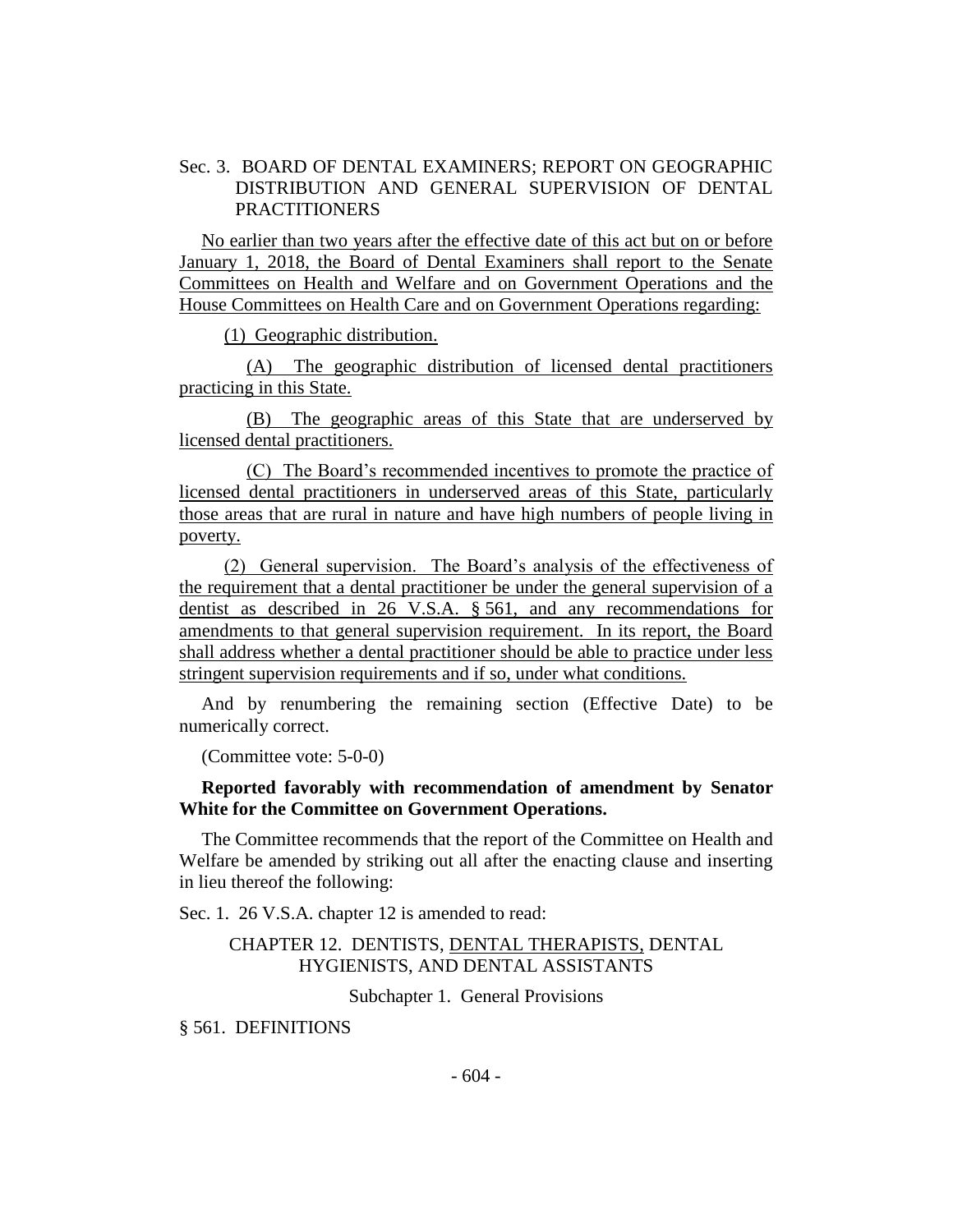As used in this chapter:

(1) "Board" means the board of dental examiners Board of Dental Examiners.

(2) "Director" means the director of the office of professional regulation Director of the Office of Professional Regulation.

(3) "Practicing dentistry" means an activity in which a person:

(A) undertakes by any means or method to diagnose or profess to diagnose or to treat or profess to treat or to prescribe for or profess to prescribe for any lesions, diseases, disorders, for deficiencies of the human oral cavity, teeth, gingiva, maxilla, or mandible or adjacent associated structures;

(B) extracts human teeth or corrects malpositions of the teeth or jaws;

(C) furnishes, supplies, constructs, reproduces, or repairs prosthetic dentures, bridges, appliances, or other structures to be used or worn as substitutes for natural teeth or adjusts those structures, except on the written prescription of a duly licensed dentist and by the use of impressions or casts made by a duly licensed and practicing dentist;

(D) administers general dental anesthetics;

(E) administers local dental anesthetics, except dental hygienists as authorized by board Board rule; or

(F) engages in any of the practices included in the curricula of recognized dental colleges.

(4) "Dental therapist" means an individual licensed to practice as a dental therapist under this chapter.

(5) "Dental hygienist" means an individual licensed to practice as a dental hygienist under this chapter.

 $(5)(6)$  "Dental assistant" means an individual registered to practice as a dental assistant under this chapter.

 $\left(\frac{6}{7}\right)$  "Direct supervision" means supervision by a licensed dentist who is readily available at the dental facility for consultation or intervention.

(8) "General supervision" means the direct or indirect oversight of a dental therapist by a dentist, which need not be on-site.

#### § 562. PROHIBITIONS

(a) No person may use in connection with a name any words, including "Doctor of Dental Surgery" or "Doctor of Dental Medicine," or any letters,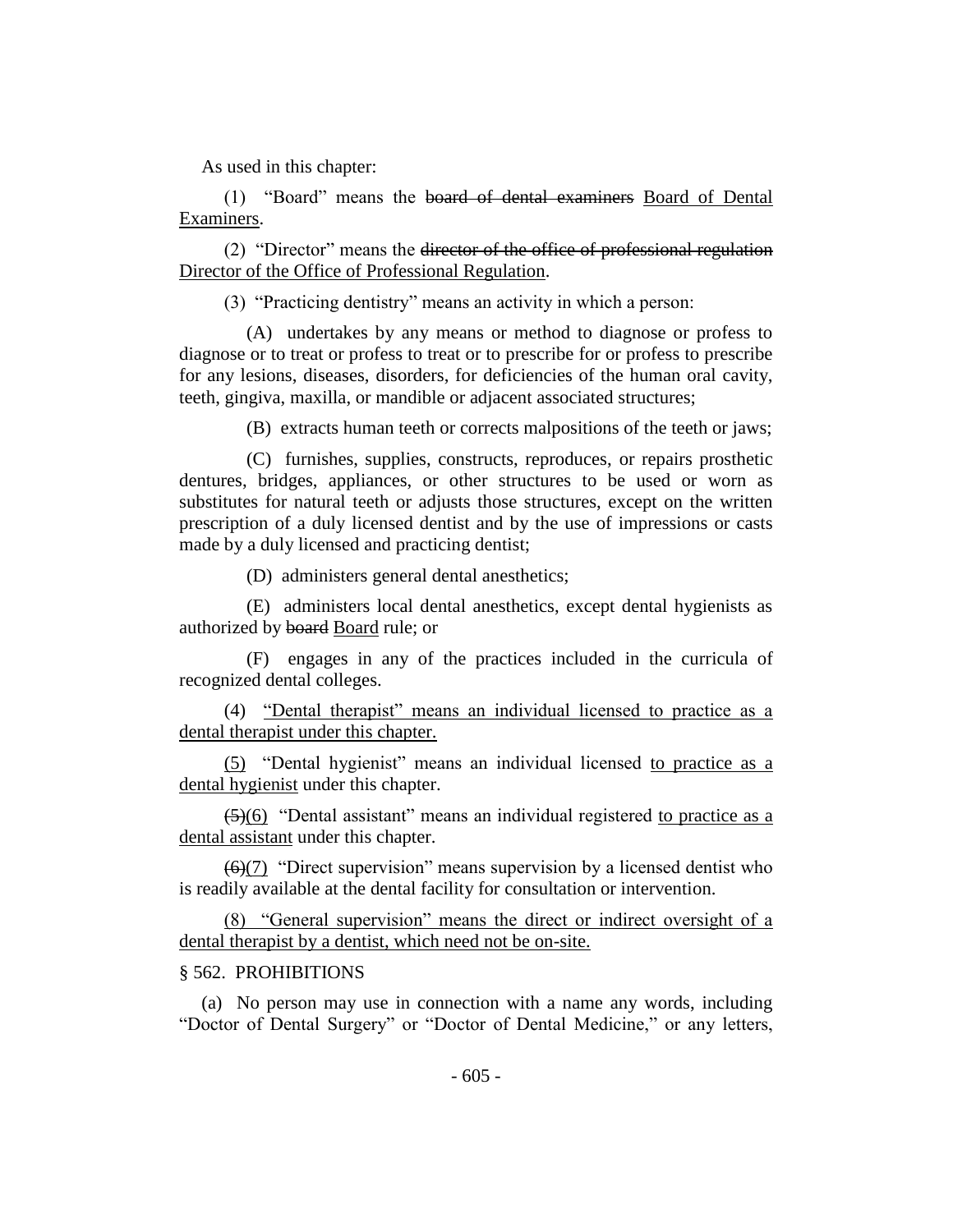signs, or figures, including the letters "D.D.S." or "D.M.D.," which imply that a person is a licensed dentist when not authorized under this chapter.

(b) No person may practice as a dentist, dental therapist, or dental hygienist unless currently licensed to do so under the provisions of this chapter.

(c) No person may practice as a dental assistant unless currently registered under the provisions of this chapter.

(d) A person who violates this section shall be subject to the penalties provided in 3 V.S.A. § 127.

\* \* \*

#### § 565. DISPLAY OF LICENSE OR REGISTRATION

Every dentist, dental therapist, dental hygienist, and dental assistant shall display a copy of his or her current license or registration at each place of practice and in such a manner so as to be easily seen and read.

\* \* \*

Subchapter 2. Board of Dental Examiners

\* \* \*

#### § 584. UNPROFESSIONAL CONDUCT

The board Board may refuse to give an examination or issue a license to practice dentistry, to practice as a dental therapist, or to practice dental hygiene or to register an applicant to be a dental assistant and may suspend or revoke any such license or registration or otherwise discipline an applicant, licensee, or registrant for unprofessional conduct. Unprofessional conduct means the following conduct and the conduct set forth in 3 V.S.A. § 129a by an applicant or person licensed or registered under this chapter:

\* \* \*

#### Subchapter 3A. Dental Therapists

#### § 611. LICENSE BY EXAMINATION

(a) Qualifications for examination. To be eligible for examination for licensure as a dental therapist, an applicant shall:

(1) have attained the age of majority;

(2) be a licensed dental hygienist;

(3) be a graduate of a dental therapist educational program administered by an institution accredited by the Commission on Dental Accreditation to train dentists or dental hygienists; and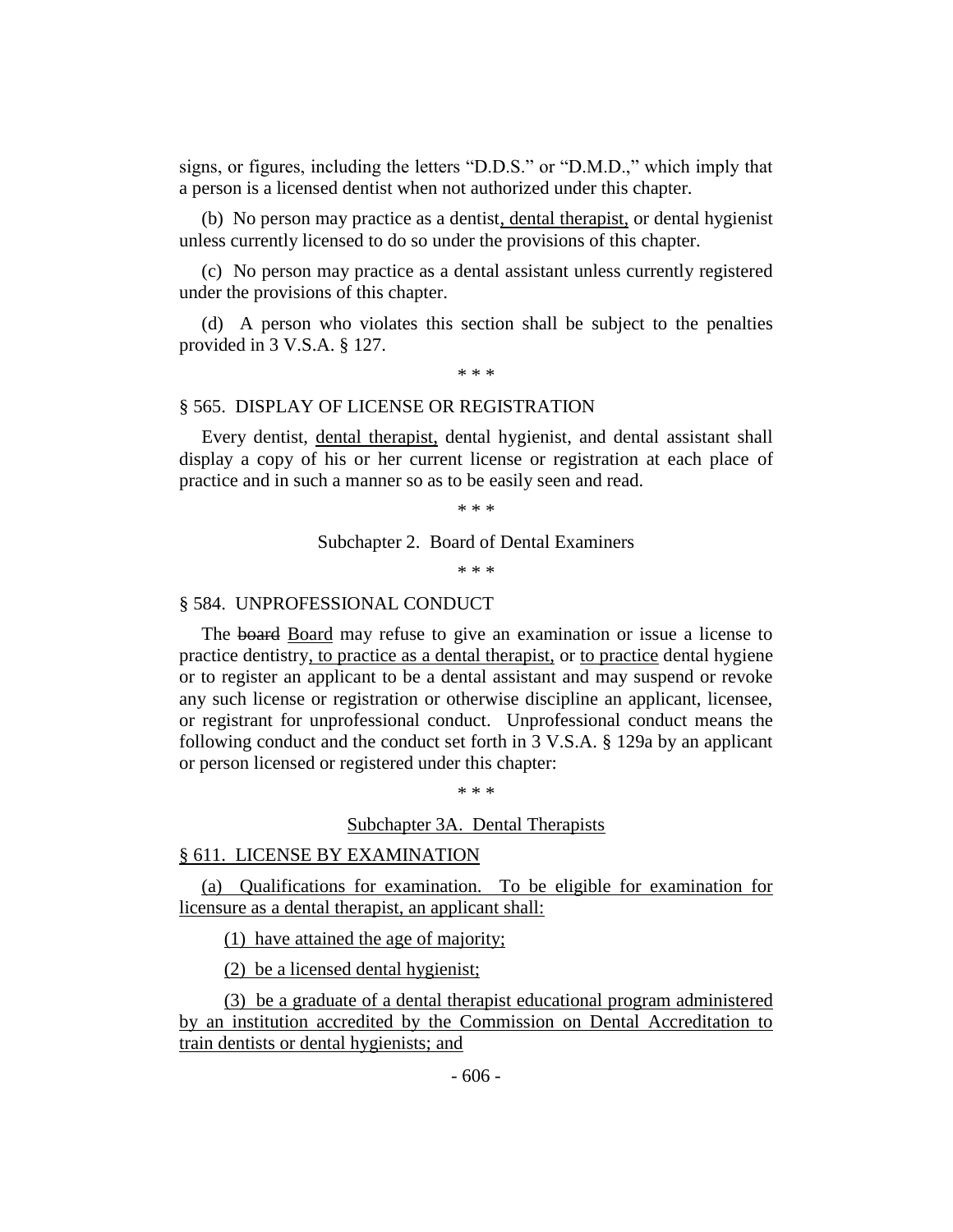(4) pay the application fee set forth in section 662 of this chapter and an examination fee established by the Board by rule.

(b) Completion of examination.

(1) An applicant for licensure meeting the qualifications for examination set forth in subsection (a) of this section shall pass a comprehensive, competency-based clinical examination approved by the Board and administered independently of an institution providing dental therapist education. An applicant shall also pass an examination testing the applicant's knowledge of the Vermont laws and rules relating to the practice of dentistry approved by the Board.

(2) An applicant who has failed the clinical examination twice is ineligible to retake the clinical examination until further education and training are obtained as established by the Board by rule.

(c) The Board may grant a license to an applicant who has met the requirements of this section.

# § 612. LICENSE BY ENDORSEMENT

The Board may grant a license as a dental therapist to an applicant who:

(1) is currently licensed in good standing to practice as a dental therapist in any jurisdiction of the United States or Canada that has licensing requirements deemed by the Board to be at least substantially equivalent to those of this State;

(2) has met active practice requirements and any other requirements established by the Board by rule; and

(3) pays the application fee set forth in section 662 of this chapter.

# § 613. PRACTICE; SCOPE OF PRACTICE

(a) A person who provides oral health care services, including prevention, evaluation, and assessment; education; palliative therapy; and restoration under the general supervision of a dentist within the parameters of a collaborative agreement as provided under section 614 of this subchapter shall be regarded as practicing as a dental therapist within the meaning of this chapter.

(b) In addition to services permitted by the Board by rule, a dental therapist may perform the following oral health care services:

(1) Oral health instruction and disease prevention education, including nutritional counseling and dietary analysis.

(2) Periodontal charting, including a periodontal screening examination.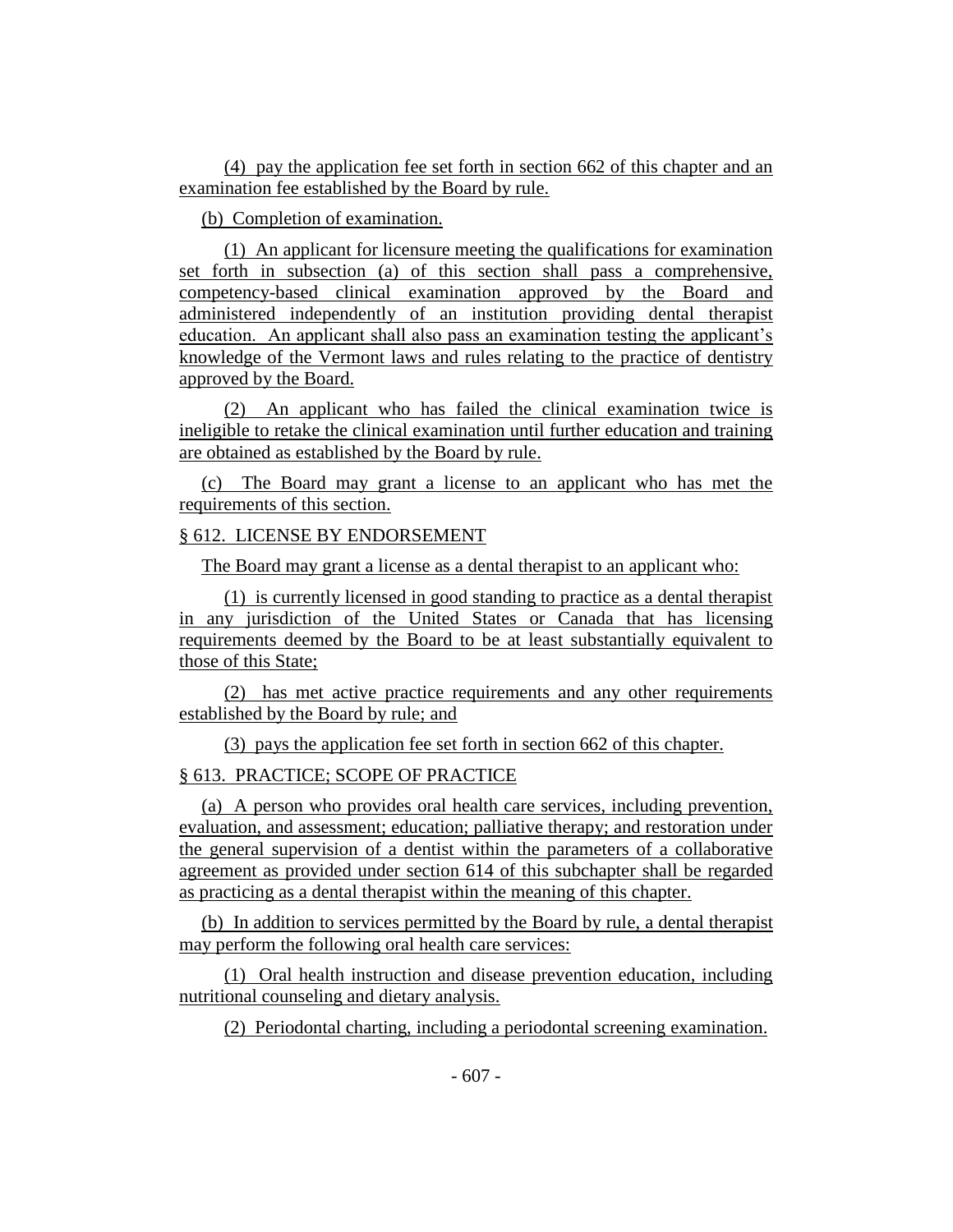(3) Exposing radiographs.

(4) Dental prophylaxis.

(5) Prescribing, dispensing, and administering analgesics, anti-inflammatories, and antibiotics.

(6) Applying topical preventive or prophylactic agents, including fluoride varnishes, antimicrobial agents, and pit and fissure sealants.

(7) Pulp vitality testing.

(8) Applying desensitizing medication or resin.

(9) Fabricating athletic mouthguards.

(10) Placement of temporary restorations.

(11) Fabricating soft occlusal guards.

(12) Tissue conditioning and soft reline.

(13) Interim therapeutic restorations.

(14) Changing periodontal dressings.

(15) Tooth reimplantation and stabilization.

(16) Administering local anesthetic.

(17) Administering nitrous oxide.

(18) Oral evaluation and assessment of dental disease.

(19) Formulating an individualized treatment plan, including services within the dental therapist's scope of practice and referral for services outside the dental therapist's scope of practice.

(20) Extractions of primary teeth.

(21) Nonsurgical extractions of periodontally diseased permanent teeth with tooth mobility of  $+3$ . A dental therapist shall not extract a tooth if it is unerupted, impacted, fractured, or needs to be sectioned for removal.

(22) Emergency palliative treatment of dental pain.

(23) Placement and removal of space maintainers.

(24) Cavity preparation.

(25) Restoring primary and permanent teeth, not including permanent tooth crowns, bridges, or denture fabrication.

(26) Placement of temporary crowns.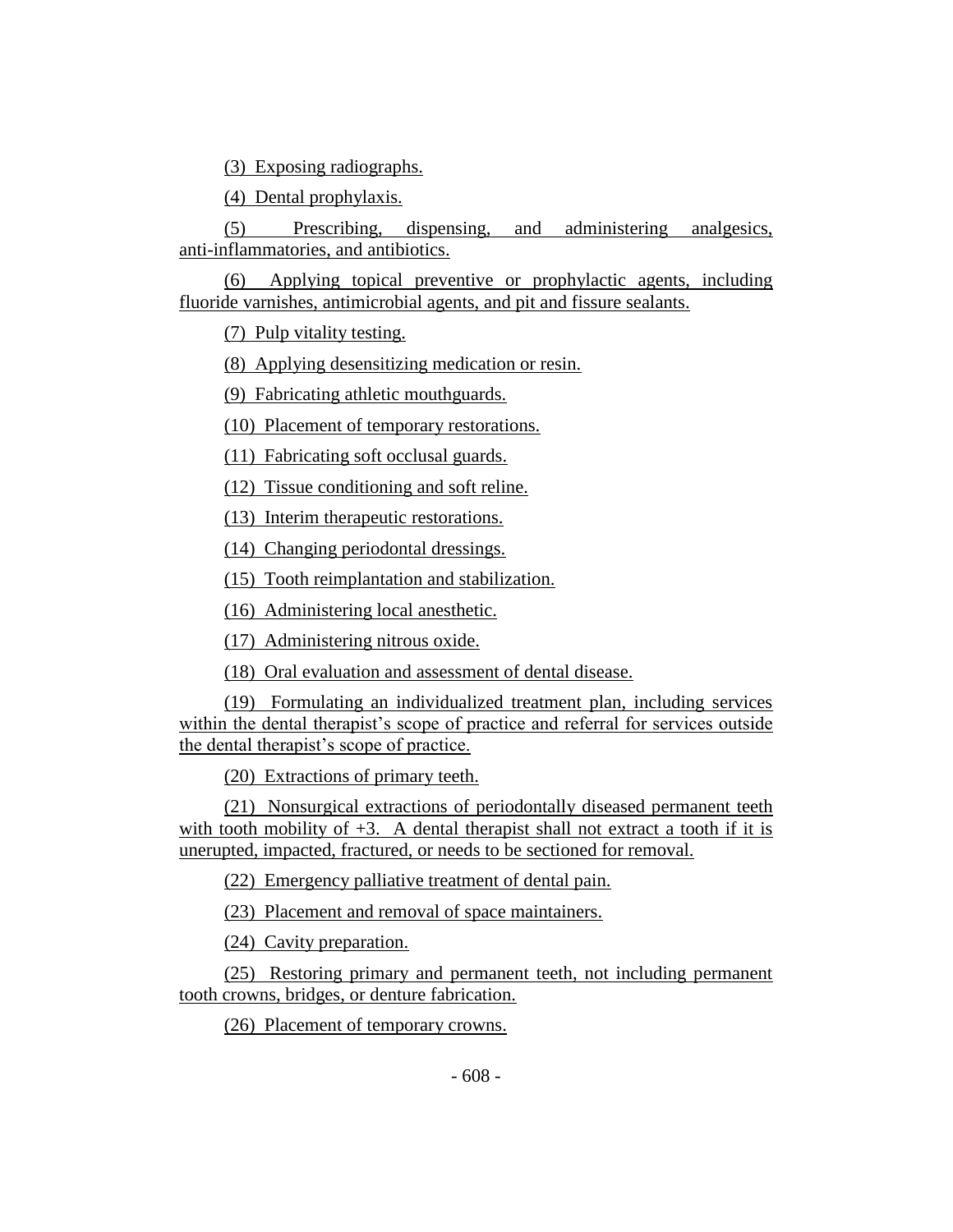(27) Preparation and placement of preformed crowns.

(28) Pulpotomies on primary teeth.

(29) Indirect and direct pulp capping on primary and permanent teeth.

(30) Suture removal.

(31) Brush biopsies.

(32) Repairing defective prosthetic devices.

(33) Recementing permanent crowns.

(34) Mechanical polishing.

# § 614. COLLABORATIVE AGREEMENT

(a) Before a dental therapist may enter into his or her first collaborative agreement, he or she shall:

(1) complete 1,000 hours of direct patient care using dental therapy procedures under the direct supervision of a dentist; and

(2) receive a certificate of completion signed by that supervising dentist that verifies the dental therapist completed the hours described in subdivision (1) of this subsection.

(b) In order to practice as a dental therapist, a dental therapist shall enter into a written collaborative agreement with a dentist. The agreement shall include:

(1) practice settings where services may be provided and the populations to be served;

(2) any limitations on the services that may be provided by the dental therapist, including the level of supervision required by the supervising dentist;

(3) age- and procedure-specific practice protocols, including case selection criteria, assessment guidelines, and imaging frequency;

(4) a procedure for creating and maintaining dental records for the patients that are treated by the dental therapist;

(5) a plan to manage medical emergencies in each practice setting where the dental therapist provides care;

(6) a quality assurance plan for monitoring care provided by the dental therapist, including patient care review, referral follow-up, and a quality assurance chart review;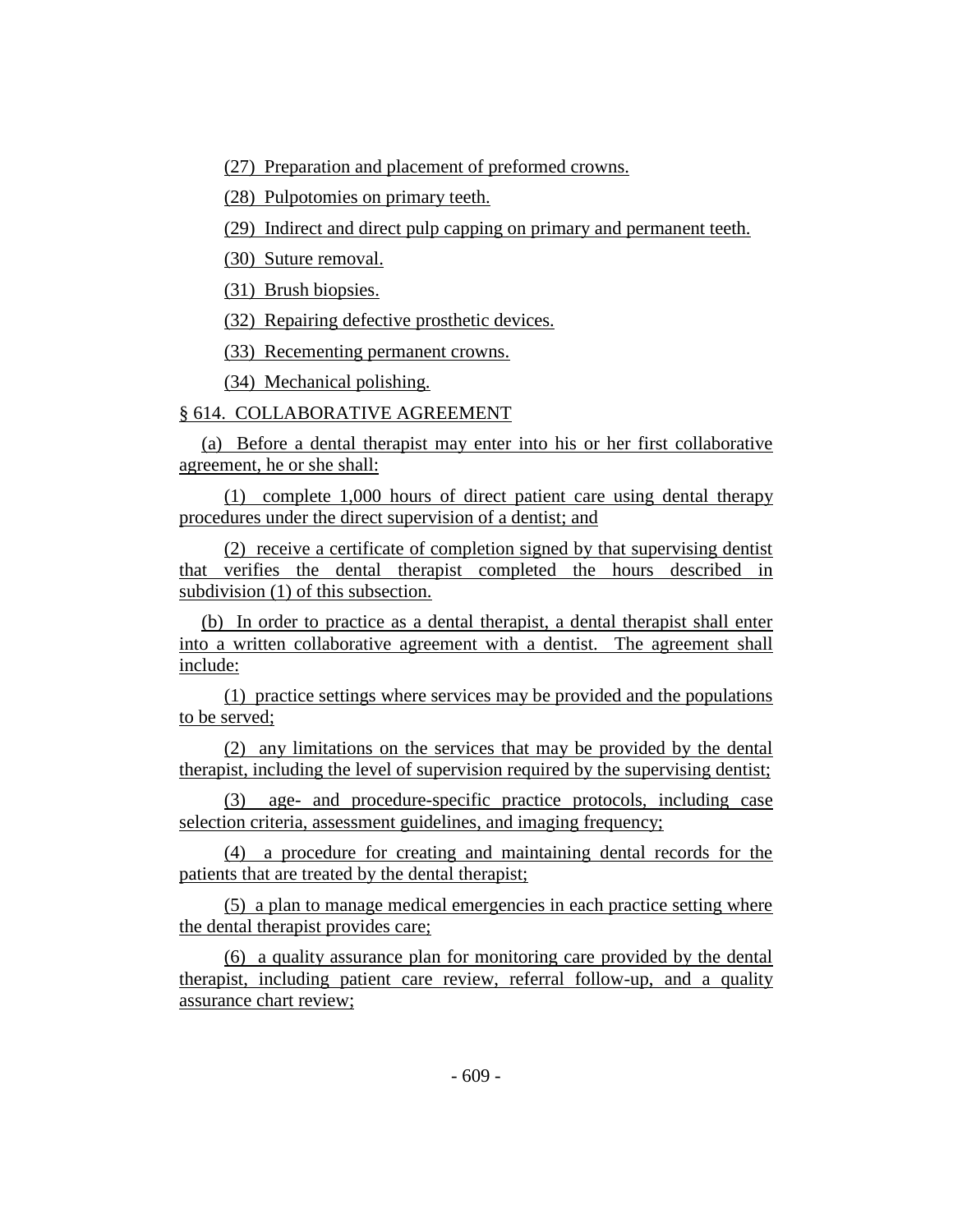(7) protocols for prescribing, administering, and dispensing medications, including the specific conditions and circumstances under which these medications may be dispensed and administered;

(8) criteria relating to the provision of care to patients with specific medical conditions or complex medication histories, including requirements for consultation prior to the initiation of care;

(9) supervision criteria of dental assistants and dental hygienists; and

(10) a plan for the provision of clinical resources and referrals in situations that are beyond the capabilities of the dental therapist.

(c)(1) The supervising dentist shall accept responsibility for all services authorized and performed by the dental therapist pursuant to the collaborative agreement.

(2) A supervising dentist shall be licensed and practicing in Vermont.

(3) A supervising dentist is limited to entering into a collaborative agreement with no more than two dental therapists at any one time.

(d)(1) A collaborative agreement shall be signed and maintained by the supervising dentist and the dental therapist.

(2) A collaborative agreement shall be reviewed, updated, and submitted to the Board on an annual basis or as soon as a change is made to the agreement.

# § 615. APPLICATION OF OTHER LAWS

(a) A dental therapist authorized to practice under this chapter shall not be in violation of section 562 of this chapter as it relates to the unauthorized practice of dentistry if the practice is authorized under this chapter and under the collaborative agreement.

(b) A dentist who permits a dental therapist to perform a dental service other than those authorized under this chapter or by the Board by rule or any dental therapist who performs an unauthorized service shall be in violation of section 584 of this chapter.

## § 616. USE OF DENTAL HYGIENISTS AND DENTAL ASSISTANTS

(a) A licensed dental therapist may supervise dental assistants and dental hygienists directly to the extent permitted in the collaborative agreement.

(b) At any one practice setting, a licensed dental therapist may have under his or her direct supervision no more than a total of two assistants, hygienists, or combination thereof.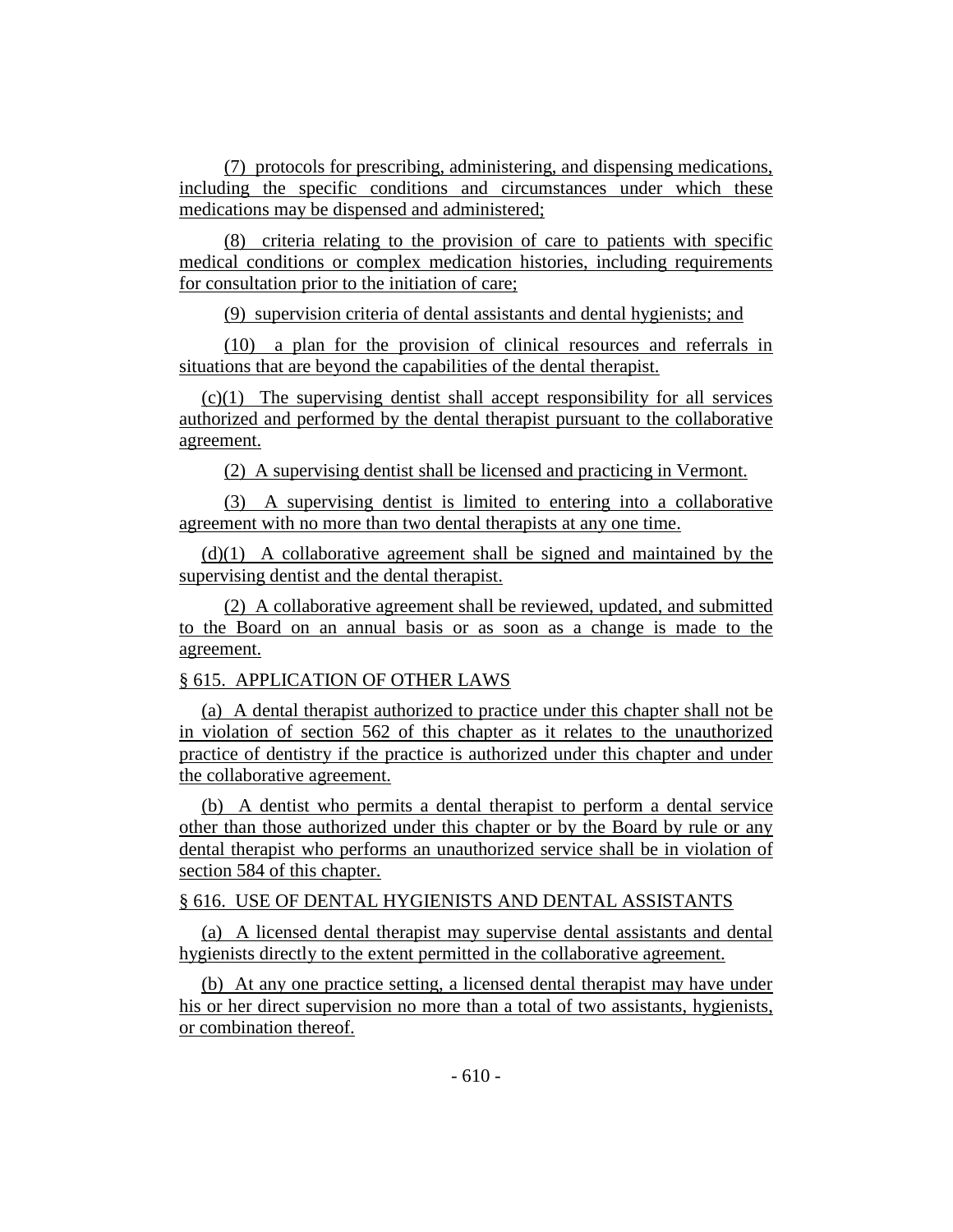#### § 617. REFERRALS

(a) The supervising dentist is responsible for arranging for another dentist or specialist to provide any necessary services needed by a patient that are beyond the scope of practice of the dental therapist and which the supervising dentist is unable to provide.

(b) A dental therapist, in accordance with the collaborative agreement, shall refer patients to another qualified dental or health care professional to receive any needed services that exceed the scope of practice of the dental therapist.

\* \* \*

Subchapter 6. Renewals, Continuing Education, and Fees

## § 661. RENEWAL OF LICENSE

(a) Licenses and registrations shall be renewed every two years on a schedule determined by the office of professional regulation Office of Professional Regulation.

(b) No continuing education reporting is required at the first biennial license renewal date following licensure.

(c) The board Board may waive continuing education requirements for licensees who are on active duty in the armed forces of the United States U.S. Armed Forces.

(d) Dentists.

\* \* \*

(e) Dental therapists. To renew a license, a dental therapist shall meet active practice requirements established by the Board by rule and document completion of no fewer than 20 hours of Board-approved continuing professional education which shall include an emergency office procedures course during the two-year licensing period preceding renewal.

(f) Dental hygienists. To renew a license, a dental hygienist shall meet active practice requirements established by the board Board by rule and document completion of no fewer than 18 hours of board-approved Board-approved continuing professional education which shall include an emergency office procedures course during the two-year licensing period preceding renewal.

 $(f)(g)$  Dental assistants. To renew a registration, a dental assistant shall meet the requirements established by the board Board by rule.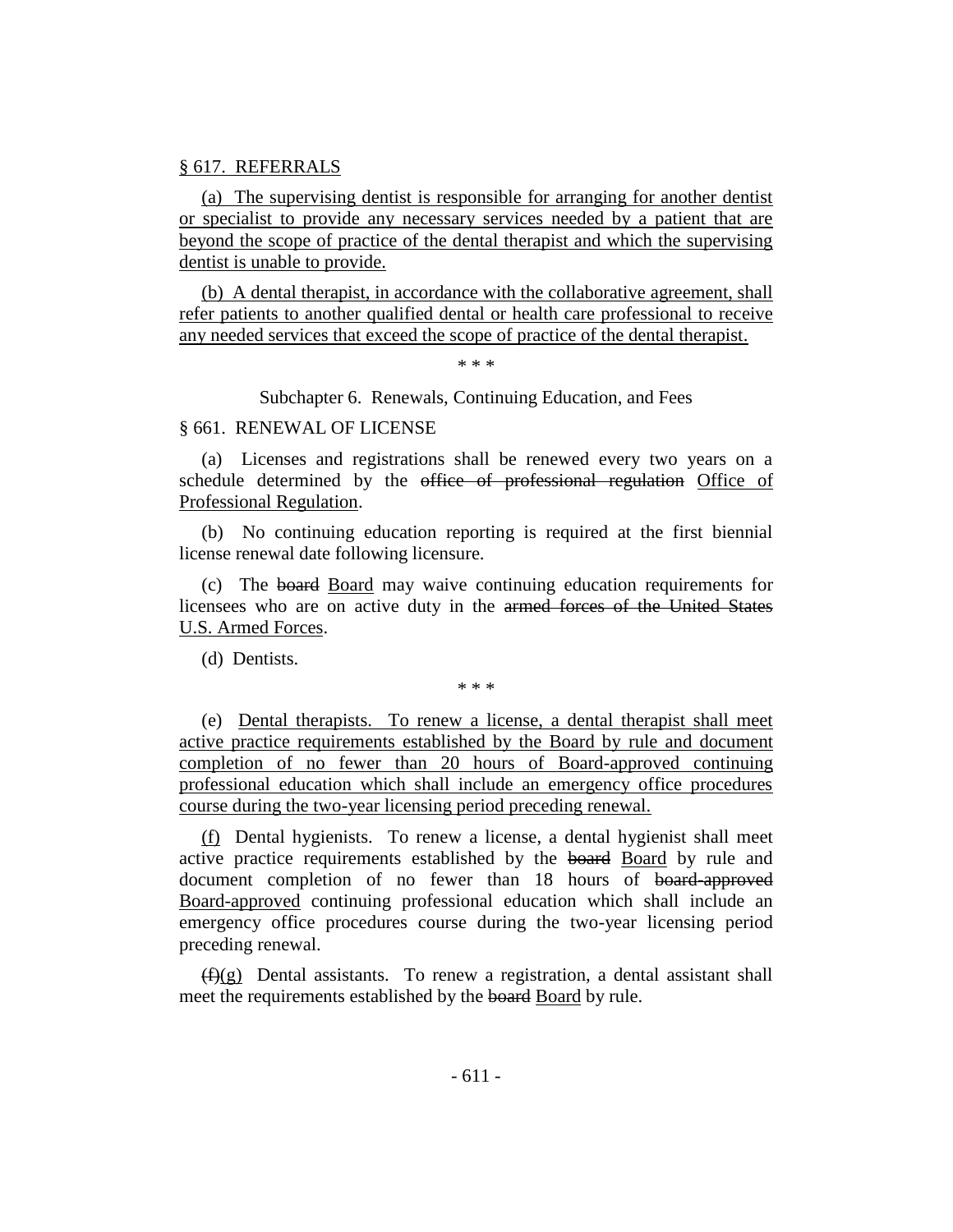§ 662. FEES

(a) Applicants and persons regulated under this chapter shall pay the following fees:

| (1) Application                             |             |
|---------------------------------------------|-------------|
| (A) Dentist                                 | \$225.00    |
| (B) Dental therapist                        | \$185.00    |
| (C) Dental hygienist                        | \$150.00    |
| $\left(\frac{C}{D}\right)$ Dental assistant | 60.00<br>\$ |
| (2) Biennial renewal                        |             |
| (A) Dentist                                 | \$355.00    |
| (B) Dental therapist                        | \$225.00    |
| (C) Dental hygienist                        | \$125.00    |
| $\left(\frac{C}{C}\right)$ Dental assistant | 75.00<br>\$ |

(b) The licensing fee for a dentist, dental therapist, or dental hygienist or the registration fee for a dental assistant who is otherwise eligible for licensure or registration and whose practice in this state State will be limited to providing pro bono services at a free or reduced-fee clinic or similar setting approved by the board Board shall be waived.

#### \* \* \*

# Sec. 2. COMMISSION ON DENTAL ACCREDITATION; EFFECTIVE DATE

The provision set forth in Sec. 1 of this act, in 26 V.S.A.  $\S 611(a)(3)$ (license by examination; graduate), that requires accreditation by the Commission on Dental Accreditation, shall take effect once that accreditation from the Commission becomes available.

Sec. 3. BOARD OF DENTAL EXAMINERS; REPORT ON GEOGRAPHIC DISTRIBUTION OF DENTAL THERAPISTS

No earlier than two years after the effective date of this act but on or before January 1, 2020, the Board of Dental Examiners shall report to the Senate Committees on Health and Welfare and on Government Operations and the House Committees on Health Care and on Government Operations regarding:

(1) the geographic distribution of licensed dental therapists practicing in this State;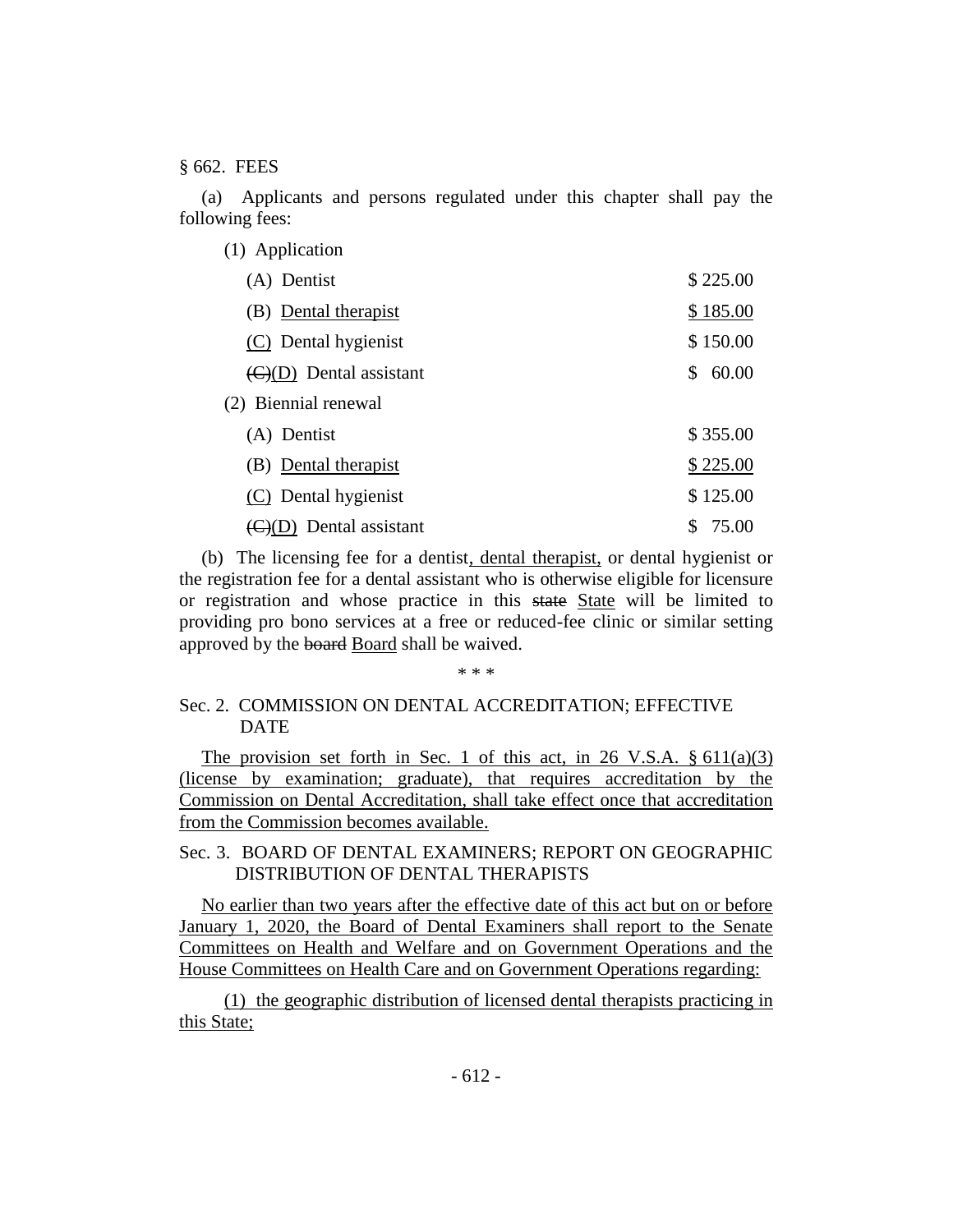(2) the geographic areas of this State that are underserved by licensed dental therapists; and

(3) The Board's recommended incentives to promote the practice of licensed dental therapists in underserved areas of this State, particularly those areas that are rural in nature and have high numbers of people living in poverty.

Sec. 4. EFFECTIVE DATE

This act shall take effect on July 1, 2015.

And that after passage the title of the bill be amended to read:

An act relating to establishing and regulating dental therapists.

(Committee vote: 4-1-0)

## **Reported without recommendation by Senator MacDonald for the Committee on Finance.**

(Committee voted: 3-2-2)

## **CALLED UP FOR ACTION**

# **Second Reading**

## **Favorable with Recommendation of Amendment**

#### **S. 133.**

An act relating to an employee's use of benefits.

# **Reported favorably with recommendation of amendment by Senator Baruth for the Committee on Economic Development, Housing & General Affairs.**

The Committee recommends that the bill be amended in Sec. 2, 21 V.S.A. § 495j by striking out subsection (a) in its entirety and inserting in lieu thereof the following:

(a) An employer, employment agency, or labor organization shall not discharge or penalize an employee because the employee has used, or attempted to use, accrued employer-provided sick leave or other employer-provided benefits.

(Committee vote: 3-0-2)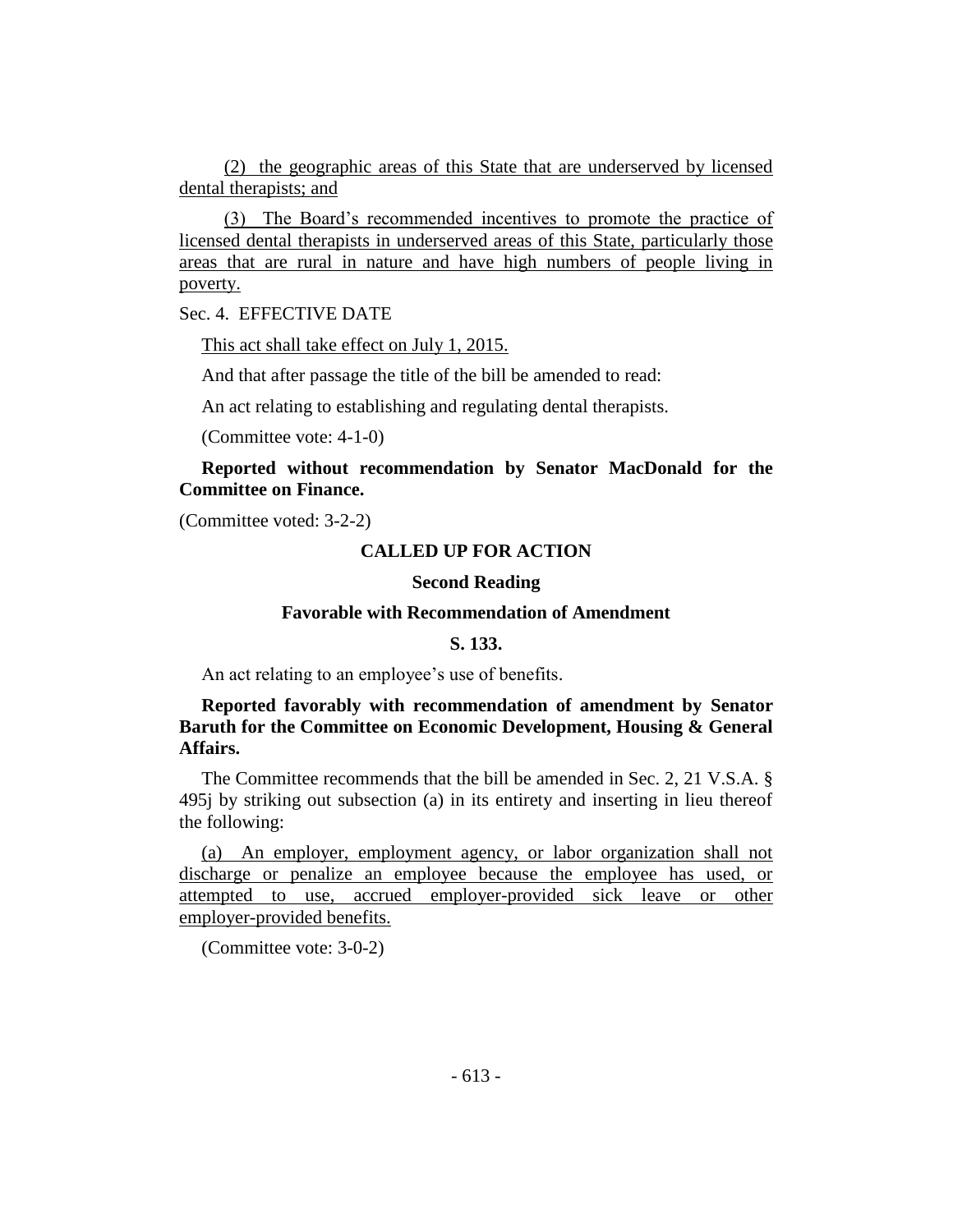#### **NEW BUSINESS**

#### **Third Reading**

## **S. 102.**

An act relating to forfeiture of property associated with an animal fighting exhibition.

## **H. 240.**

An act relating to miscellaneous technical corrections to laws governing motor vehicles, motorboats, and other vehicles.

# **NOTICE CALENDAR**

#### **Second Reading**

#### **Favorable with Recommendation of Amendment**

## **S. 55.**

An act relating to creating a flat rate for Vermont's estate tax and creating an estate tax exclusion amount that matches the federal amount.

## **Reported favorably with recommendation of amendment by Senator Lyons for the Committee on Finance.**

The Committee recommends that the bill be amended as follows:

First: In Sec. 4 (Vermont gross estate in 2017), by striking out the words "one year" before "of death" and inserting in lieu thereof the words two years.

Second: In Sec. 5 (Vermont gross estate in 2019), by striking out the words "one year" before "of death" and inserting in lieu thereof the words three years.

Third: In Sec. 6 (effective dates), in subsection (a), by striking out "retroactively on January 1, 2015" and inserting in lieu thereof on January 1, 2016 and by striking out "December 31, 2014" and inserting in lieu thereof December 31, 2015.

(Committee vote: 6-0-1)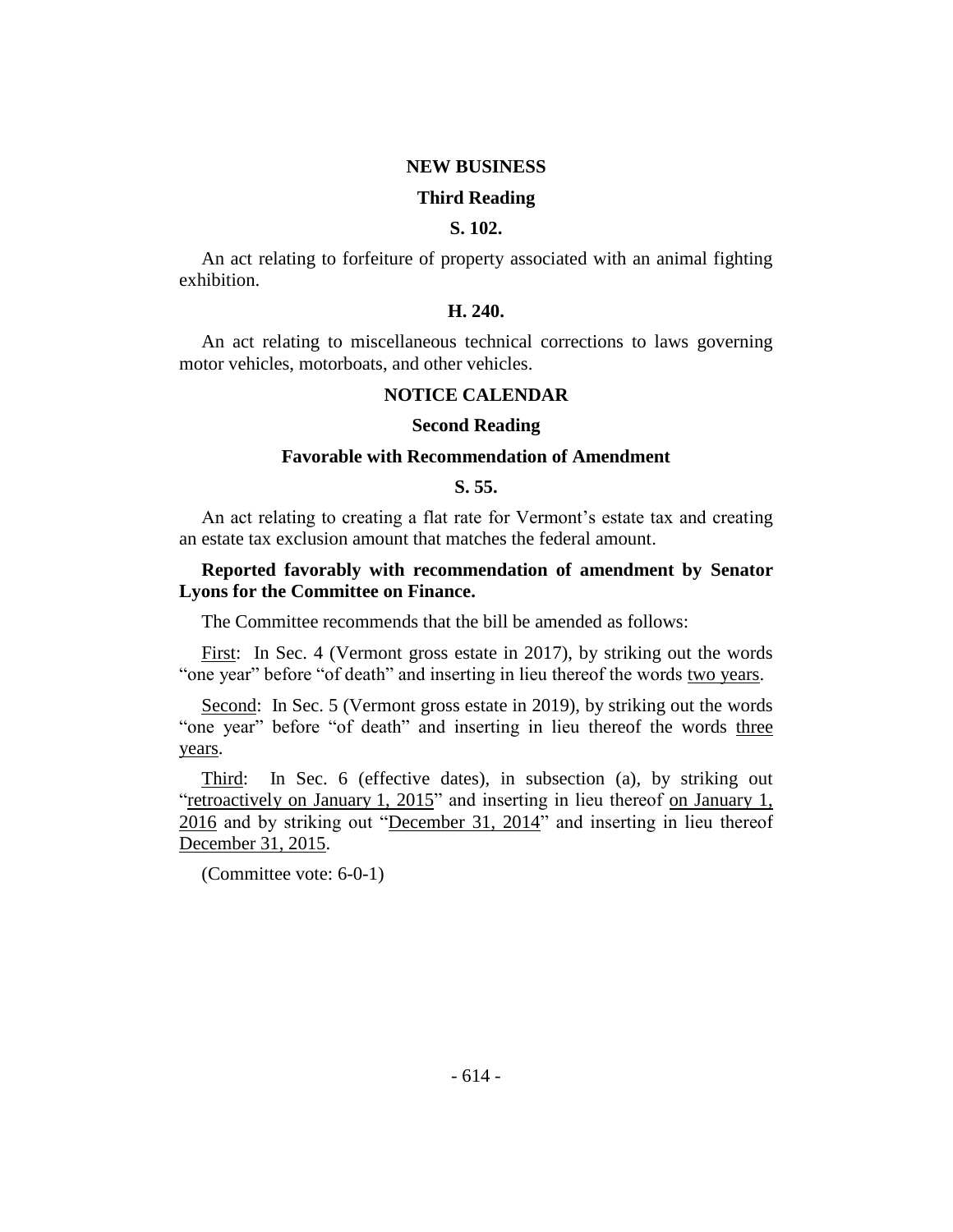#### **Favorable with Proposal of Amendment**

## **H. 123.**

An act relating to mobile home parks, habitability standards, and compliance.

**Reported favorably with recommendation of proposal of amendment by Senator Cummings for the Committee on Economic Development, Housing & General Affairs.**

The Committee recommends that the Senate propose to the House to amend the bill by striking out all after the enacting clause and inserting in lieu thereof the following:

Sec. 1. 10 V.S.A. § 6205 is amended to read:

§ 6205. ENFORCEMENT; PENALTIES

(a) Any person who violates or fails to comply with this chapter or with any conditions, restrictions, or limitations contained in a permit issued under this chapter shall be fined not more than \$1,000.00 or imprisoned for not more than six months, or both A mobile home park owner who violates or fails to comply with a provision of this chapter violates 9 V.S.A. § 2453.

(b) The superior court for the county in which a violation of this chapter occurs shall have jurisdiction, on application by the department in the case of violations of sections 6236–6243 of this title, to enjoin and restrain the violation, but any election by the department to proceed under this subsection shall not limit or restrict the authority of the state to prosecute for the offense under subsection (a) of this section If a mobile home park owner violates this chapter, the Department shall have the authority:

(1) to impose an administrative penalty of up to \$5,000.00 per violation;

(2) to bring a civil action for damages or injunctive relief, or both, in the Superior Court for the unit in which a violation occurred; and

(3) to refer a violation to the Attorney General or State's Attorney for enforcement pursuant to subsection (a) of this section.

(c)(1) A leaseholder may bring an action against the park owner for a violation of sections 6236–6243 of this title.

(2) The action shall be filed in superior court Superior Court for the unit in which the alleged violation occurred.

(3) No action may be commenced by the leaseholder unless the leaseholder has first notified the park owner of the violation by certified mail at least 30 days prior to bringing the action.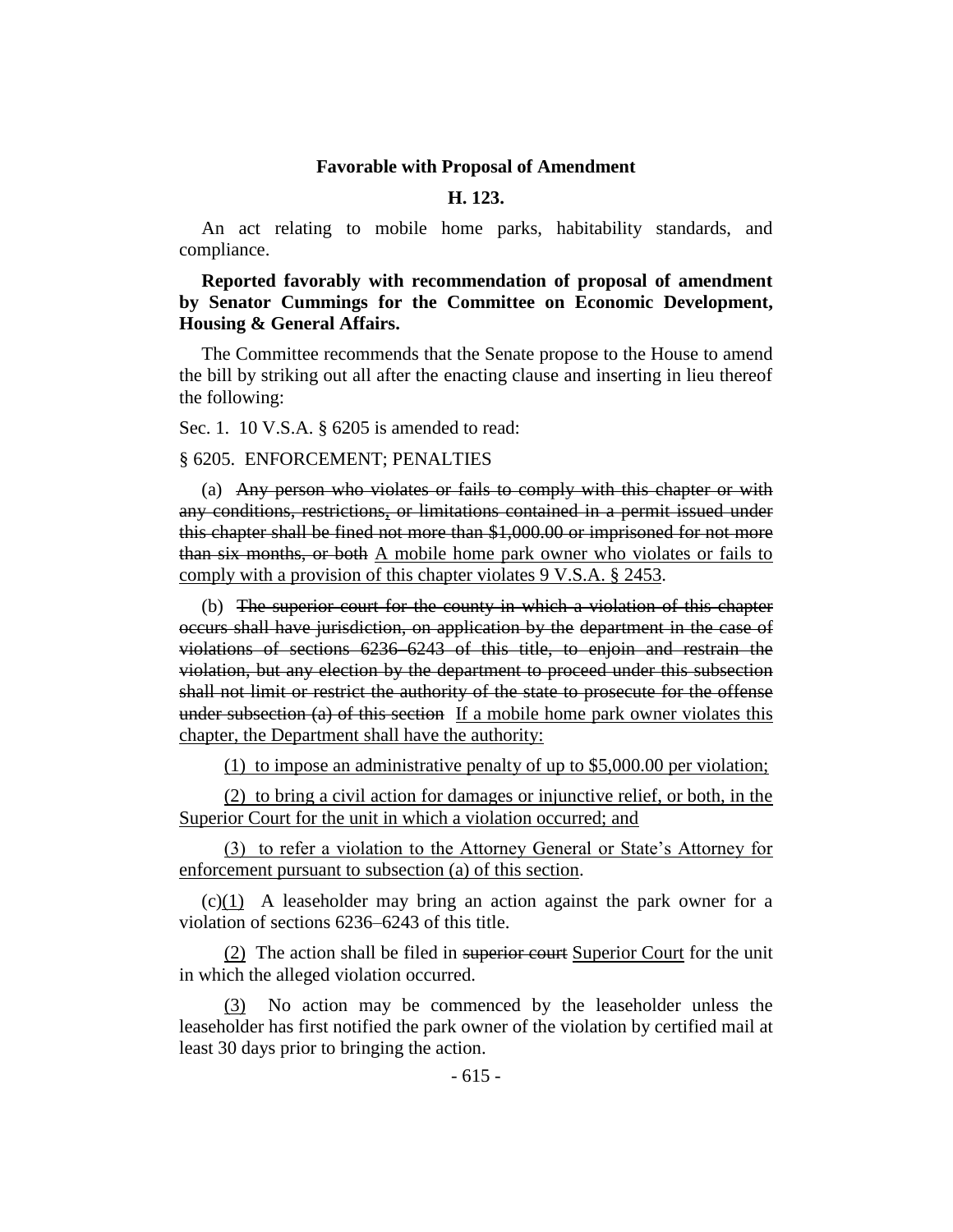(4) During the pendency of an action brought by a leaseholder, the leaseholder shall pay rent in an amount designated in the lease, or as provided by law, which rental amount shall be deposited in an escrow account as directed by the court Court.

Sec. 2. 10 V.S.A. chapter 153, subchapter 3 is amended to read:

## Subchapter 3. Habitability

\* \* \*

# § 6262. PARK OWNER OBLIGATIONS; WARRANTY OF HABITABILITY; RULES

(a) In any lot rental agreement, the park owner shall be deemed to covenant and warrant to deliver over and maintain, throughout the period of the tenancy, premises which are safe, clean, and fit for human habitation. This warranty requires the park owner to provide adequate and reliable utility services, including safe electrical service, potable water, and sewage disposal to a location on each lot from which these utilities can be connected to the mobile home. The warranty also requires the park owner to assure that the roads, common areas, and facilities within the mobile home park are safe and fit for the purpose for which they were reasonably intended.

(b) The <del>department</del> Department, in cooperation with the agency of natural resources, the department of public safety and the department of health Agency of Natural Resources, the Department of Public Safety, and the Department of Health, shall, by rule, adopt standards for safety, cleanliness and fitness for human habitation regarding the rental of a mobile home lot within a mobile home park.

(c) No rental agreement shall contain any provision by which the leaseholder waives the protections of the implied warranty of habitability. Any such waiver shall be deemed contrary to public policy and shall be unenforceable and void.

## § 6263. HABITABILITY; LEASEHOLDER REMEDIES

(a)(1) If the mobile home park owner fails to comply with the obligation of habitability, the park owner shall be deemed to have notice of the noncompliance if the park owner receives actual notice of the noncompliance from the leaseholder, a governmental entity, or a qualified independent inspector.

(2) If the park owner has received notice from any of those sources and fails to make repairs within a reasonable time and the noncompliance materially affects health and safety, the leaseholder may pursue any of the following remedies: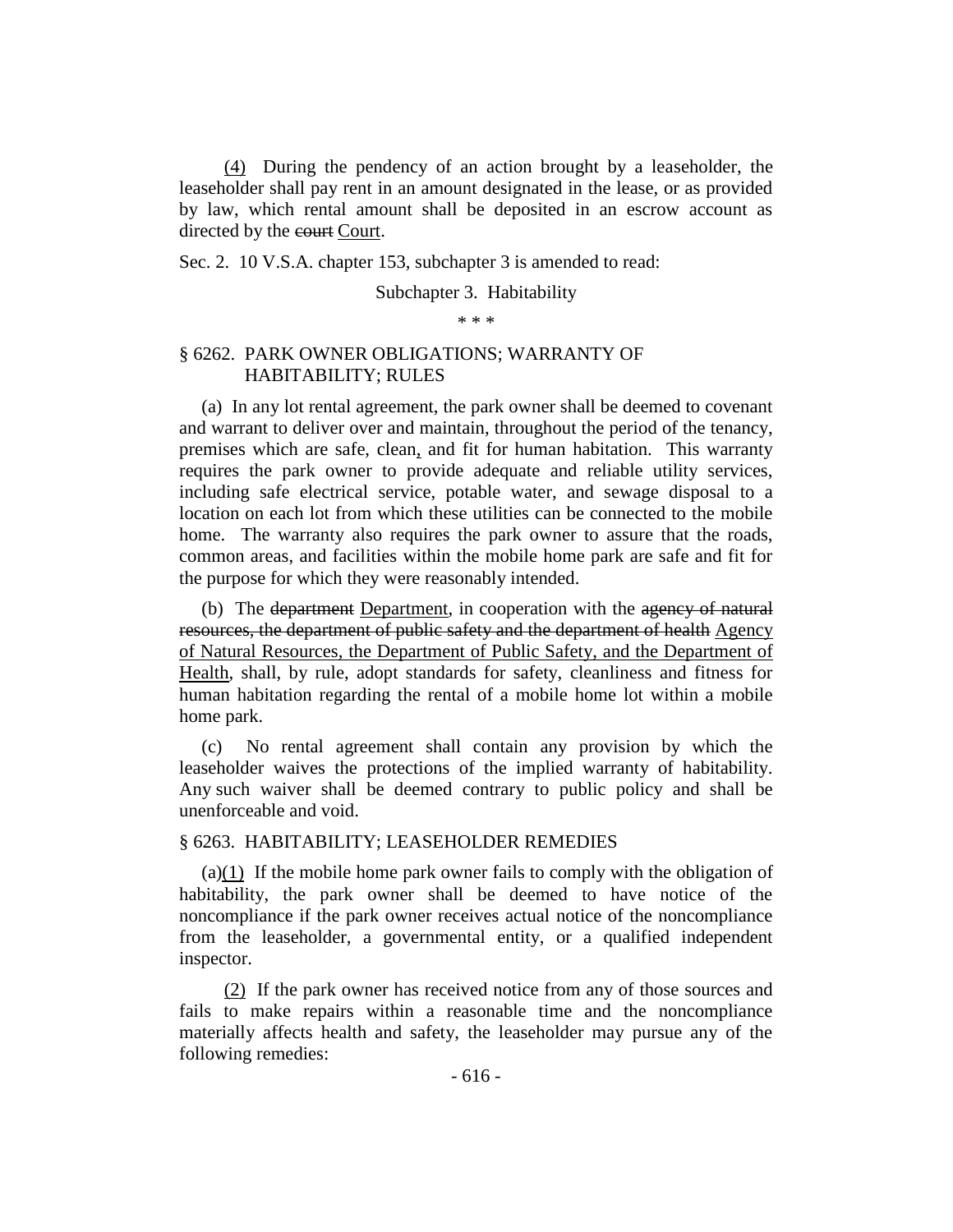(1)(A) Withhold withhold payment of lot rent during the period of the noncompliance.;

 $(2)(B)$  Obtain obtain injunctive relief.;

(3)(C) Recover recover damages, costs, and reasonable attorney attorney's fees.; or

 $\overline{(4)(D)}$  Terminate terminate the rental agreement on reasonable notice.

(b) $(1)$  For purposes of subdivision  $(a)(2)$  of this section, a mobile home park owner's failure to maintain the roads within a mobile home park in a condition that reasonably ensures access by emergency vehicles shall be deemed noncompliance that materially affects health and safety.

(2) This subsection does not require a mobile home park owner to create a new road or other improvement, or to modify an existing road or other improvement, within an existing mobile home park.

(c) The remedies under this section are not available to a leaseholder if the noncompliance was caused by the negligent or deliberate act or omission of the leaseholder or of a person on the premises with the leaseholder's consent.

#### § 6264. MINOR DEFECTS; REPAIR AND DEDUCT

(a)(1) If the park owner fails to repair a minor defect or noncompliance with this chapter or noncompliance with a material provision of the rental agreement within 30 days of receipt of written notice, the leaseholder may repair the defect or noncompliance and deduct from the rent the actual and reasonable cost, not to exceed one-half of one month's lot rent.

(2) No major work on water, sewer, or electrical systems may be performed under this section.

(3) The leaseholder shall provide the owner with written notice of the cost of the repair or service when the cost is deducted from the rent.

(4) The leaseholder shall be responsible for any damage caused by the repair or attempts to repair.

(b) The remedies under this section are not available to a leaseholder if the noncompliance was caused by the negligent or deliberate act or omission of the leaseholder or a person on the premises with the leaseholder's consent.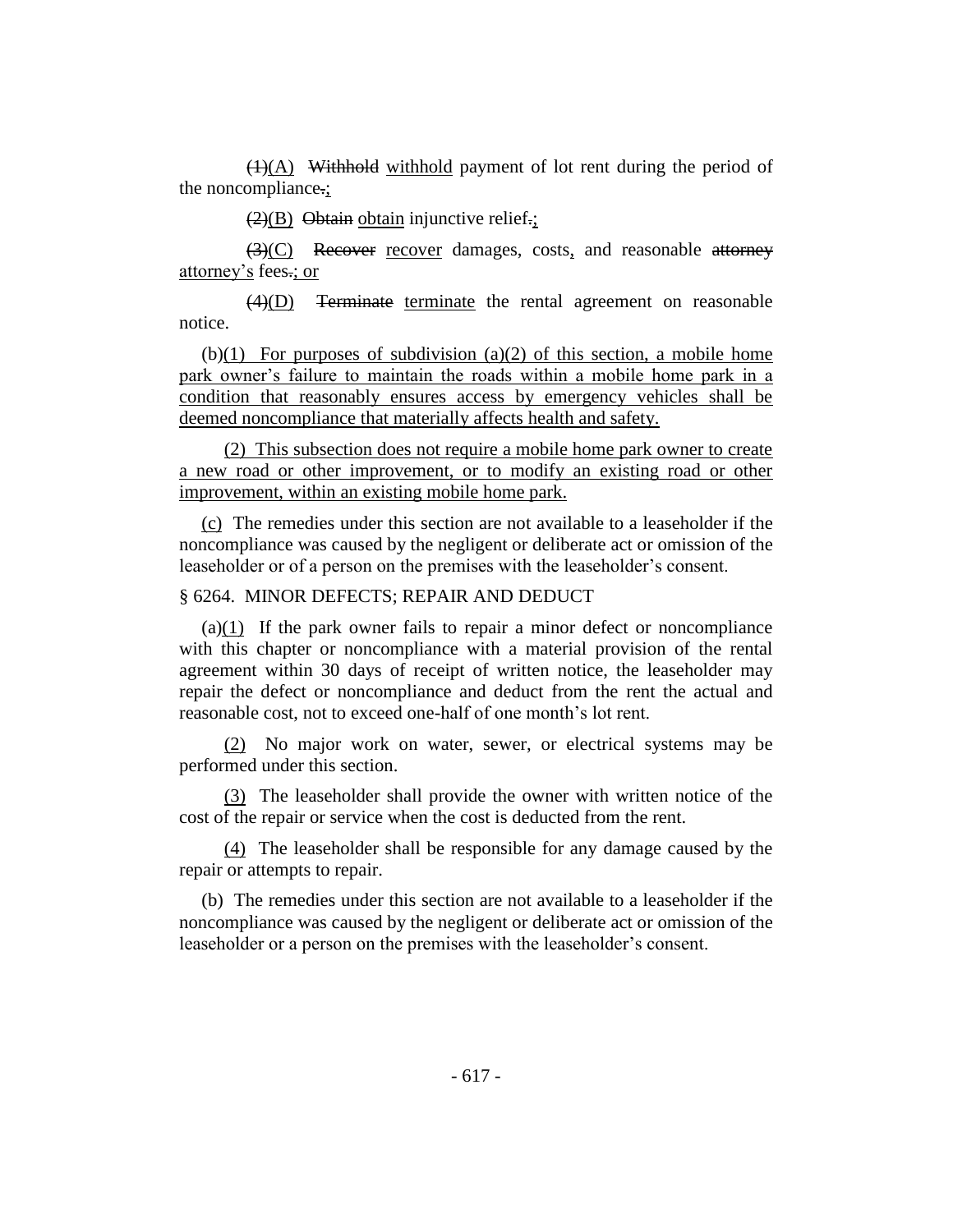Sec. 3. 10 V.S.A. § 6237 is amended to read:

§ 6237. EVICTIONS

\* \* \*

(e) A judgment order of eviction pursuant to this section shall provide that a leaseholder shall sell a mobile home or remove a mobile home from the mobile home park:

(1) within three months from the date of execution of a writ of possession pursuant to 12 V.S.A. chapter 169; or

(2) within another period ordered by the court in its discretion.

(f) A leaseholder evicted pursuant to this section shall continue to be responsible for lot rent that accrues until the mobile home is sold or removed from the mobile home park.

(g) A park owner shall serve notice of eviction proceedings pursuant to this section and 12 V.S.A. chapter 169 to the leaseholder and to any occupants known to the park owner residing in the mobile home.

Sec. 4. 10 V.S.A. § 6248 is amended to read:

§ 6248. ABANDONMENT OF MOBILE HOME IN MOBILE HOME PARK

(a) A resident or owner of a mobile home in a mobile home park shall be deemed to have abandoned the mobile home if all the following conditions exist:

 $(1)(A)$  A a reasonable person would believe that the mobile home is not occupied as a residence.;

 $\left(\frac{2}{B}\right)$  The the rent for the lot is at least 30 days delinquent.; and

 $\left(\frac{3}{2}\right)$  The the park owner has attempted to contact the resident or owner at the resident or owner's home, last known place of employment, and last known mailing address without success; or

(2) the owner of the mobile home has been evicted from the mobile home park pursuant to 10 V.S.A. § 6237 and the owner has failed to remove or sell the mobile home within three months after the execution of a writ of possession pursuant to 12 V.S.A. chapter 169 or as otherwise ordered by the court in the ejectment action.

(b) Abandonment of a mobile home shall be deemed to be a substantial violation of the lease terms and may result in immediate eviction proceedings.

 $\overline{(e)}$  A mobile home park owner may not commence an action pursuant to section 6249 of this title to sell an abandoned mobile home on which there are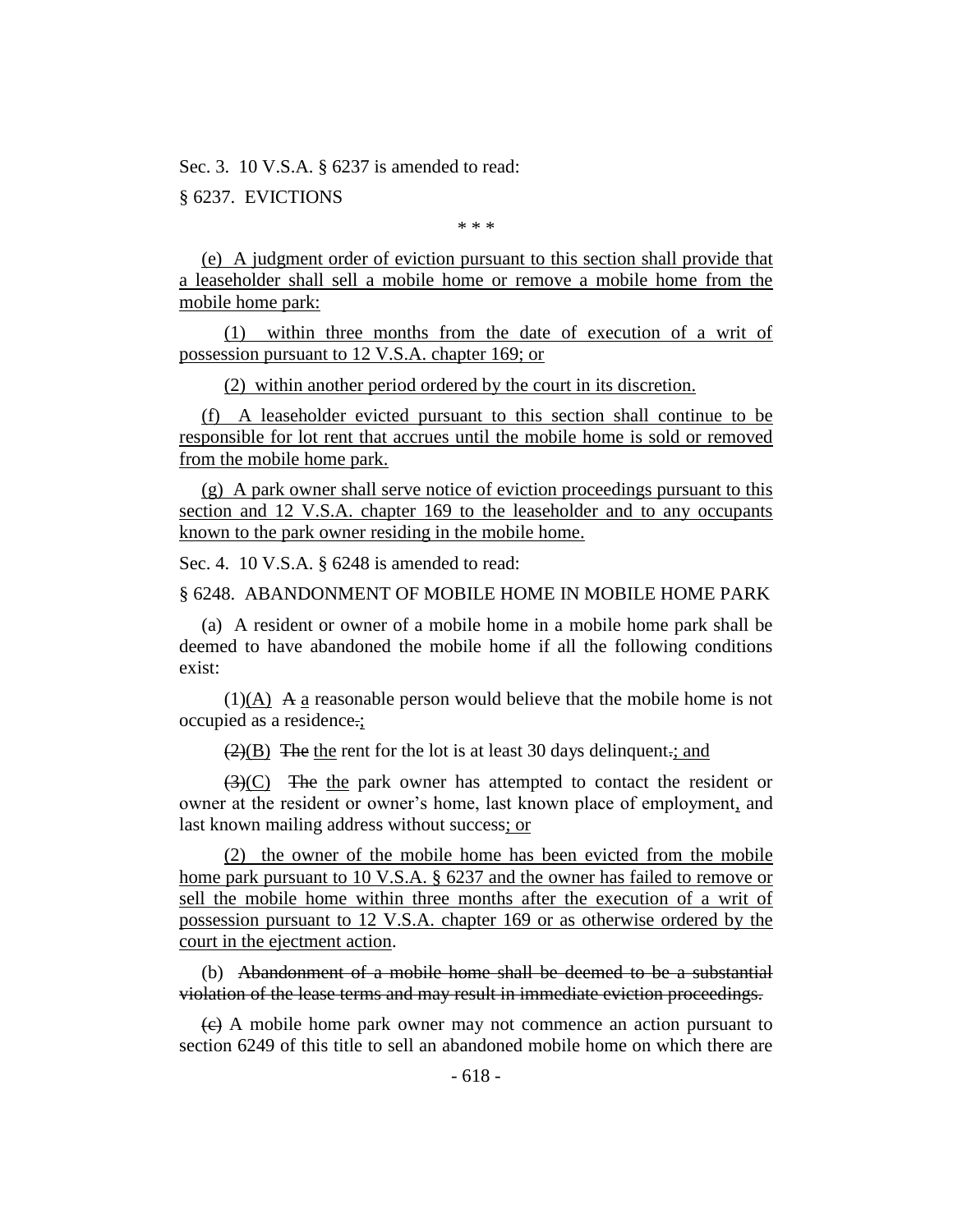delinquent property taxes until 20 days after the date the park owner sends notice of the park owner's intent to commence the action to the town clerk and the tax collector of the town in which the mobile home is located by certified mail, return receipt requested.

## Sec. 5. EFFECTIVE DATE

This act shall take effect on July 1, 2015.

(Committee vote: 4-0-1)

(For House amendments, see House Journal for March 18, 2015, page 458.)

# **ORDERED TO LIE**

## **S. 62.**

An act relating to surrogate decision making for do-not-resuscitate orders and clinician orders for life-sustaining treatment.

**PENDING QUESTION:** Shall the bill be amended as recommended the Committee on Health and Welfare?

## **S. 137.**

An act relating to penalties for selling and dispensing marijuana.

**PENDING ACTION:** Committee Bill for Second Reading

## **S. 139.**

An act relating to pharmacy benefit managers, hospital observation status, and chemicals of high concern to children.

**PENDING ACTION:** Committee Bill for Second Reading

#### **CONFIRMATIONS**

The following appointments will be considered by the Senate, as a group, under suspension of the Rules, as moved by the President *pro tempore,* for confirmation together and without debate, by consent thereby given by the Senate. However, upon request of any senator, any appointment may be singled out and acted upon separately by the Senate, with consideration given to the report of the Committee to which the appointment was referred, and with full debate; and further, all appointments for the positions of Secretaries of Agencies, Commissioners of Departments, Judges, Magistrates, and members of the Public Service Board shall be fully and separately acted upon.

Robert Ide of Peacham – Commissioner, Department of Motor Vehicles – By Sen. Kitchel for the Committee on Transportation. (3/12/15)

Sue Minter of Waterbury Center – Secretary, Agency of Transportation – By Sen. Westman for the Committee on Transportation. (3/13/15)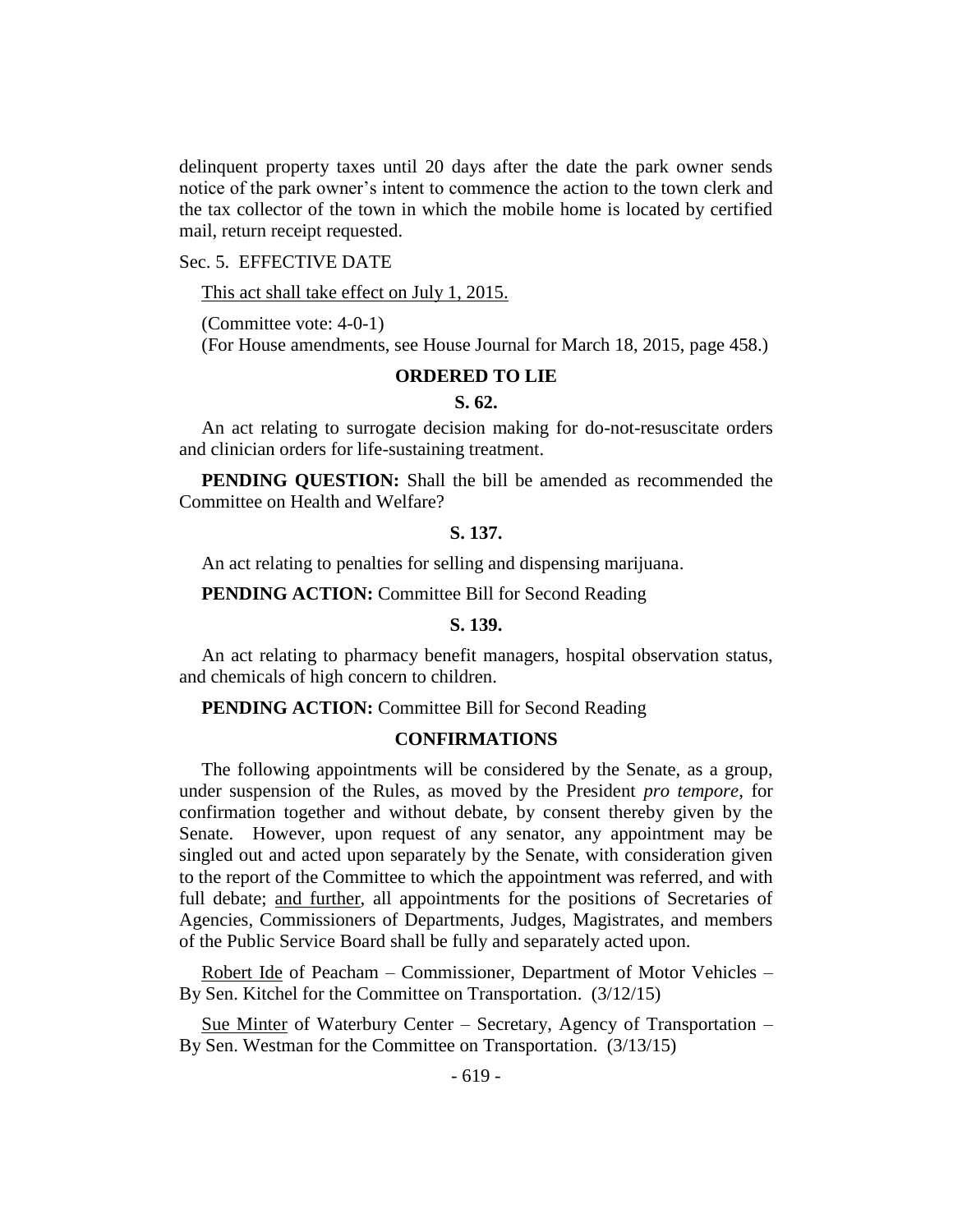Patricia Moulton of Montpelier – Secretary, Agency of Commerce and Community Development – By Sen. Balint for the Committee on Econ. Dev., Housing and General Affairs. (3/24/15)

Noelle MacKay of Shelburne – Commissioner, Department of Housing and Community Development – By Sen. Balint for the Committee on Econ. Dev., Housing and General Affairs. (3/24/15)

Annie Noonan of Montpelier – Commissioner, Department of Labor - By Sen. Cummings for the Committee on Econ. Dev., Housing and General Affairs. (3/24/15)

Megan Smith of Mendon – Commissioner, Department of Tourism and Marketing – By Sen. Mullin for the Committee on Econ. Dev., Housing and General Affairs. (3/24/15)

Andrew Pallito of Jericho – Commissioner, Department of Corrections – By Sen. Mazza for the Committee on Institutions. (3/24/15)

Michael Obuchowski of Montpelier – Commissioner, Department of Buildings and General Services – By Sen. Balint for the Committee on Institutions. (3/24/15)

Maribeth Spellman of Richmond – Commissioner, Department of Human Resources – By Sen. Collamore for the Committee on Government Operations. (3/24/15)

Rebecca Holcombe of Norwich – Secretary of Education – By Sen. Cummings for the Committee on Education. (3/24/15)

Harry Chen, M.D. of Burlington – Commissioner of Health – By Sen. McCormack for the Committee on Health and Welfare. (3/25/15)

Steven Costantino of Providence, RI – Commissioner of the Department of Health Access – By Sen. Pollina for the Committee on Health and Welfare. (3/25/15)

Kenneth Schatz of Burlington – Commissioner, Department for Children and Families – By Sen. Pollina for the Committee on Health and Welfare. (3/25/15)

Susan Wehry of Burlington – Commissioner, Department of Disabilities, Aging and Independent Living – By Sen. Lyons for the Committee on Health and Welfare. (3/25/15)

Paul Dupre of Barre – Commissioner, Department of Mental Health – By Sen. Lyons for the Committee on Health and Welfare. (3/25/15)